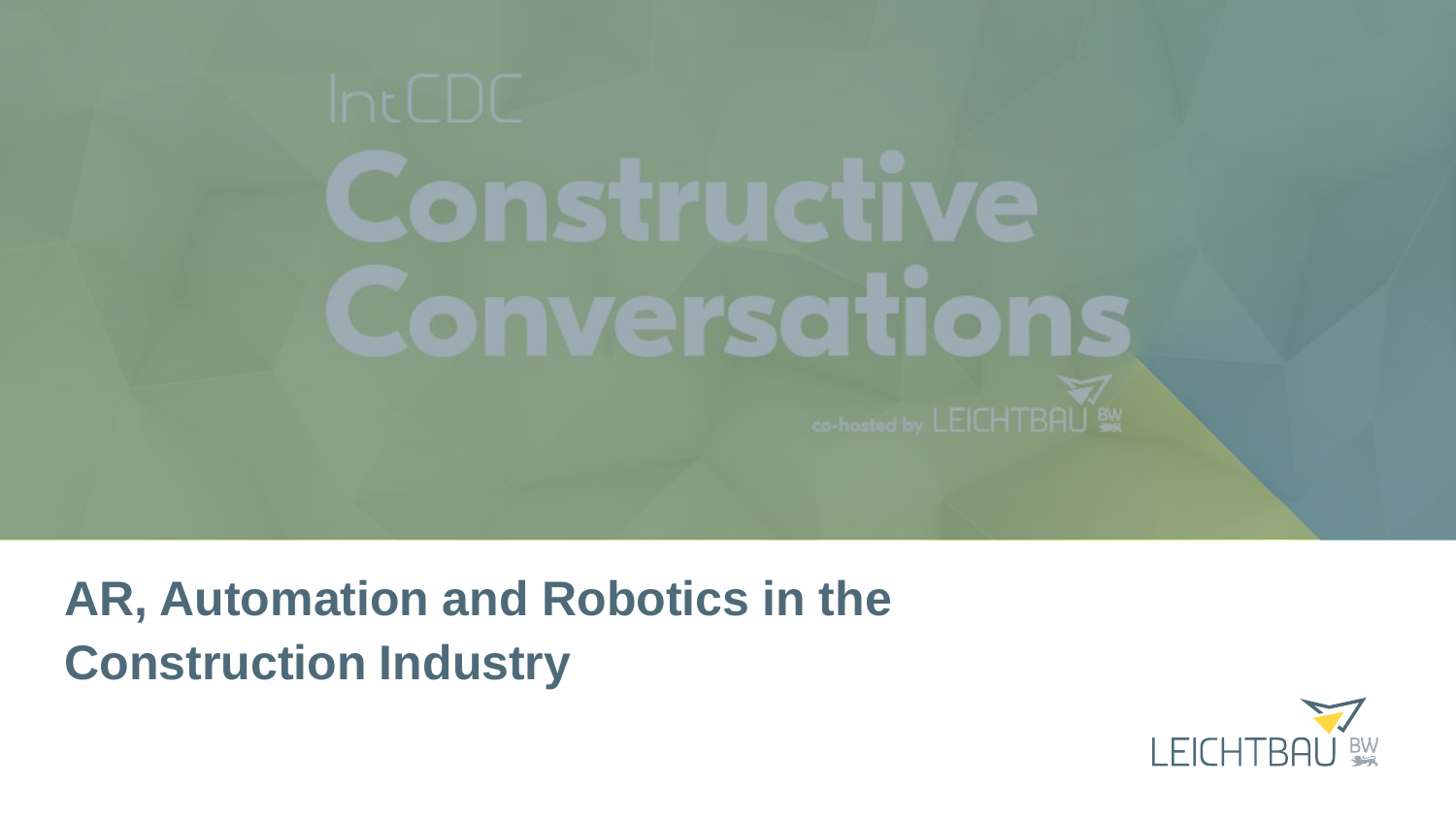## **Agenda**

| <b>17.00 Uhr</b> | <b>Welcome &amp; Introduction</b><br>Dr. Wolfgang Seeliger, Leichtbau BW GmbH<br>Prof. Dr. Peter Middendorf, IntCDC                                              |
|------------------|------------------------------------------------------------------------------------------------------------------------------------------------------------------|
| <b>17.15 Uhr</b> | Kohlbecker AVAT AR - how algorithms help us to increase the efficiency of our planning and<br><b>buildings</b><br>Florian Kohlbecker, Kohlbecker Gesamtplan GmbH |
| <b>17.30 Uhr</b> | <b>Connecting Installations and Expectations</b><br>Rafaella Broft, NÜSSLI Group                                                                                 |
| <b>17.45 Uhr</b> | East End Gateway New York: Realisation of an Anticlastic Cable Net Façade with Monitoring<br><b>System</b><br>Mike Junghanns, seele GmbH                         |
| <b>18.00 Uhr</b> | <b>Discussion Round</b>                                                                                                                                          |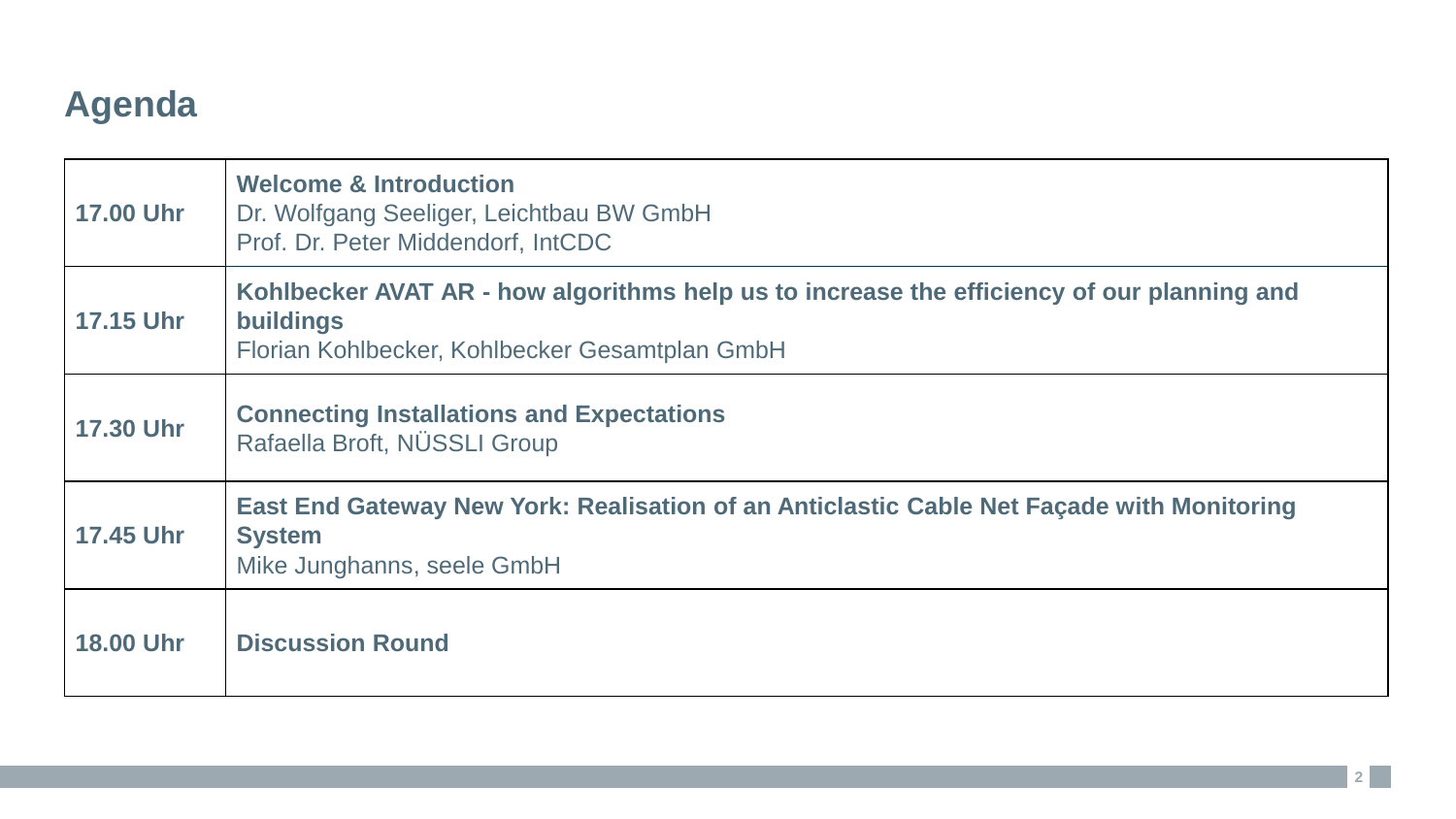## **Florian Kohlbecker, Kohlbecker Gesamtplan GmbH**

**Kohlbecker AVAT AR - how algorithms help us to increase the efficiency of our planning and buildings**



#### **Abstract**:

In an increasingly fast-moving global and growing world, the demands placed on our buildings are becoming more and more extensive. Faster construction times and more and more building technology and usage variations require new technologies in collaboration, planning, construction methodology and control of buildings. It is also important to be able to predict the effects of a building or urban planning on the climate.

For this purpose, we are developing the AVAT AR platform with the help of modern methods, which will give us designers, but also the constructor on the building site and above all the user the best possible control over his project. Florian Kohlbecker will use practical examples and simulations to show what is currently feasible.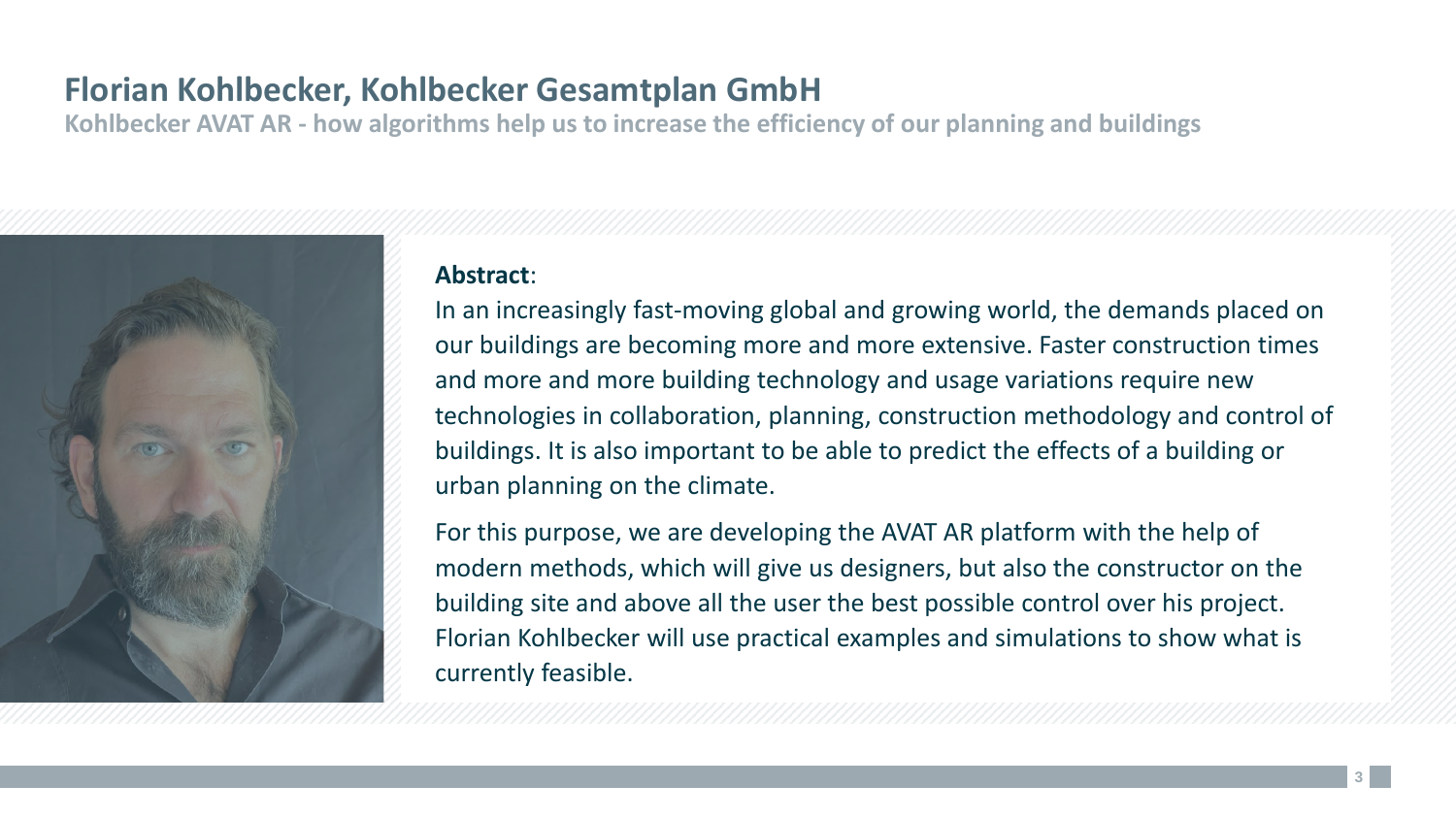## **Florian Kohlbecker, Kohlbecker Gesamtplan GmbH**

**Kohlbecker AVAT AR - how algorithms help us to increase the efficiency of our planning and buildings**



#### **About Florian Kohlbecker:**

German industrialist and architect, Florian Karl Christoph Kohlbecker is the son of legendary industrial building architect Christoph Kohlbecker. He comes from three generations of leading architects. His grandfather, Karl Kohlbecker, is considered a pioneer in industrial construction, namely for building factories for leading German automotive companies. Florian spent his childhood growing up on building sites and learning about architecture at a very early age. He later studied architecture at BTU Cottbus, Brandenburg.

In 2005, Florian partnered with his older brother Matthias and took over the family business, Kohlbecker Blackforest Architects, from his legendary architect professor father.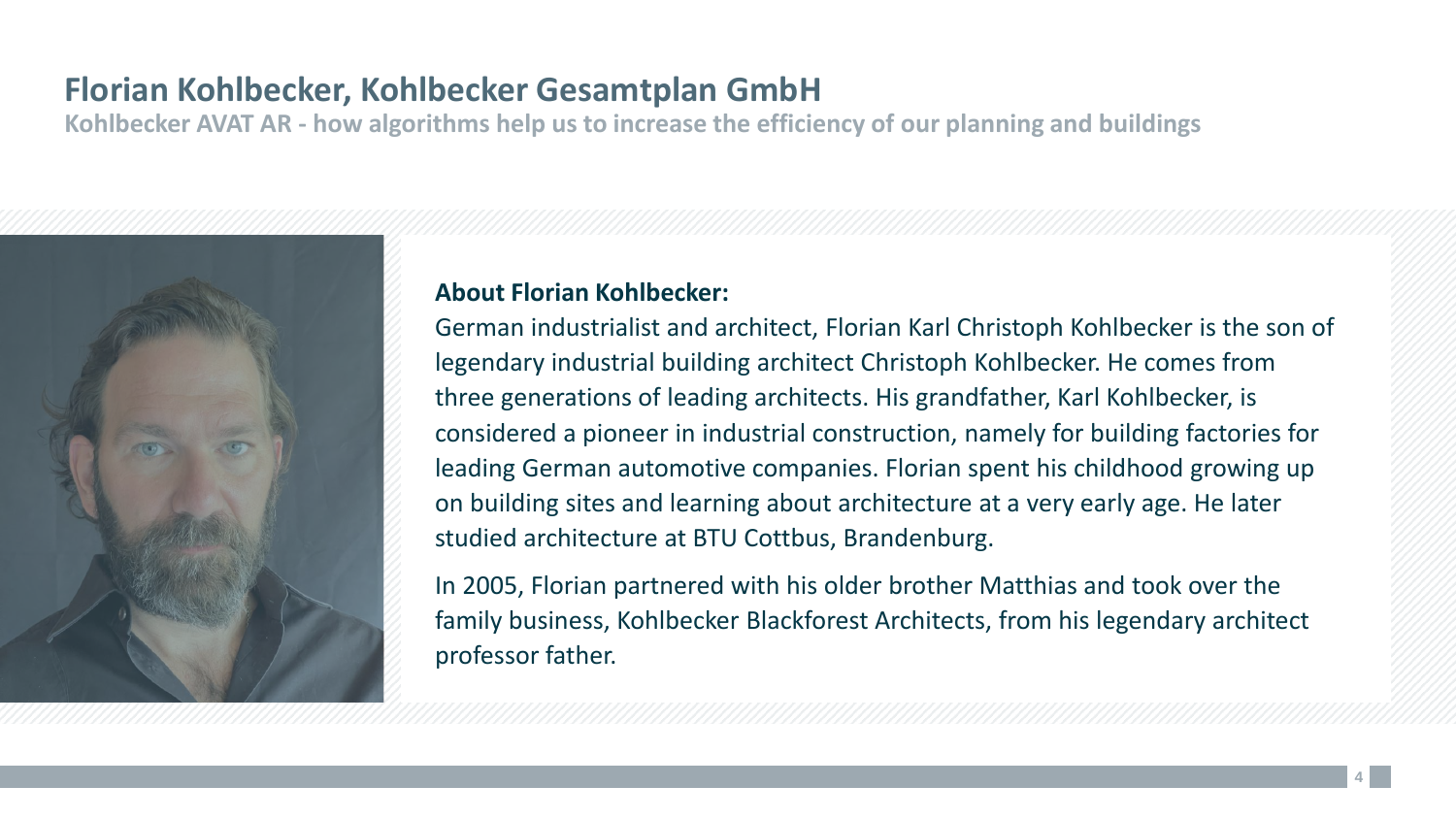## **Rafaella Broft, NÜSSLI Group**

**Connecting Installations and Expectations**



#### **Abstract:**

Since the beginning, World Expo projects have tried to reflect a country's inventions to the world. The different participants try to represent their country through a building and an exhibition – sometimes in synergy, sometimes as two different parallel storylines. Digital elements play an increasing role on both the inside and the outside experience for the visitor. In this short presentation, Rafaella Broft will outline examples of these elements, including their value and their challenges.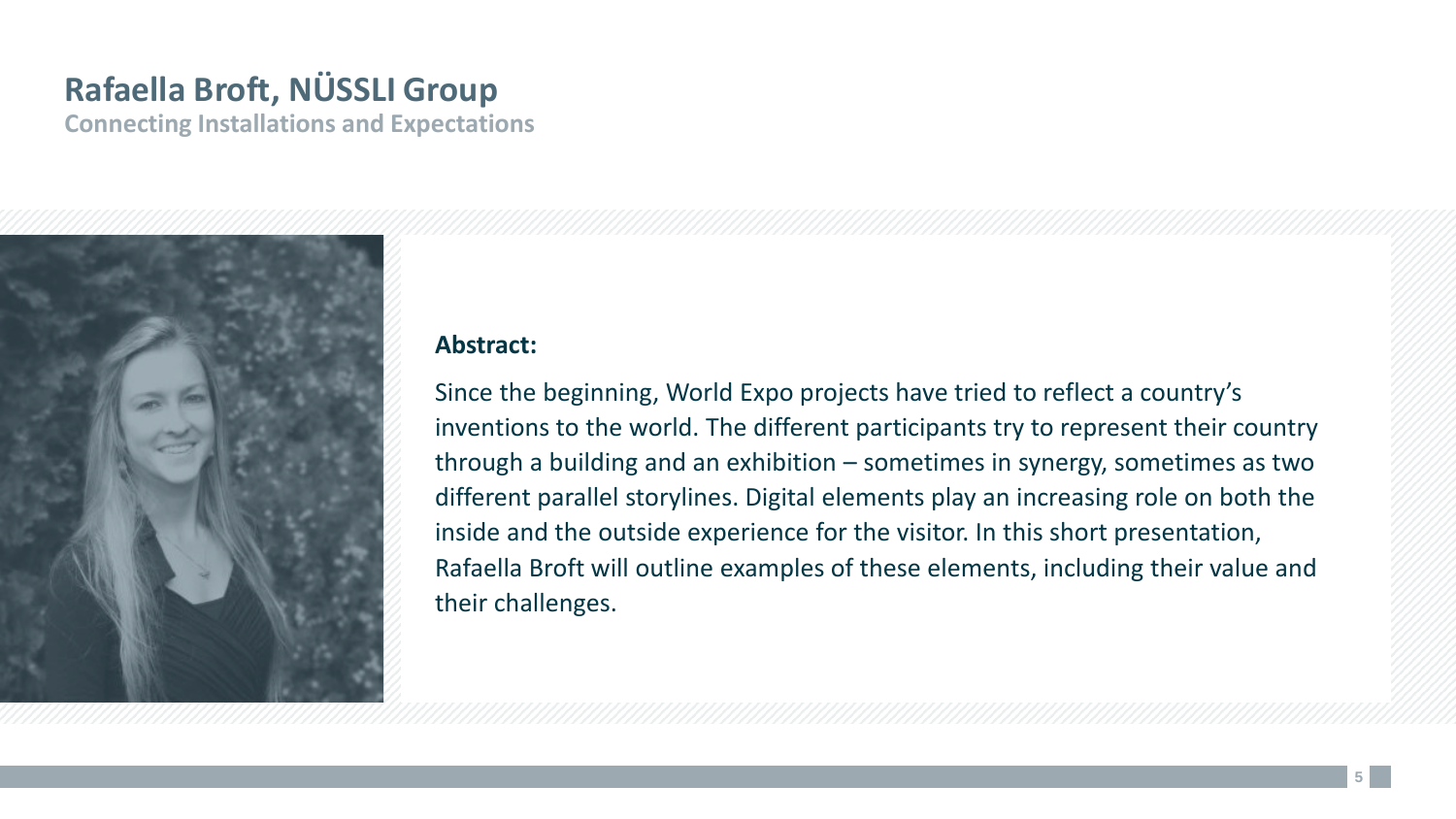## **Rafaella Broft, NÜSSLI Group**

**Connecting Installations and Expectations**



#### **About Rafaella Broft:**

Rafaella started her career as the Project Engineer to the Pavilion of the Netherlands at the World Expo 2010 in Shanghai. After the project had finished, she joined University College London for an MSc in Construction Economics & Management and developed an interest in Supply Chain Management (SCM), partly due to her part-time job as a Procurement Manager at the London 2012 Olympic Site.

The last three years Rafaella has been engaged as an Operations Manager for the design and execution of twelve projects at the World Expo 2020 Dubai. With more than ten years of challenging work experience in the United Kingdom, China, the United Arab Emirates, and the Netherlands, she has endured different views to construction – what started with a passion for the creation of (temporary) structures and buildings, slowly developed into an interest in the creation of successful projectexceeding teams.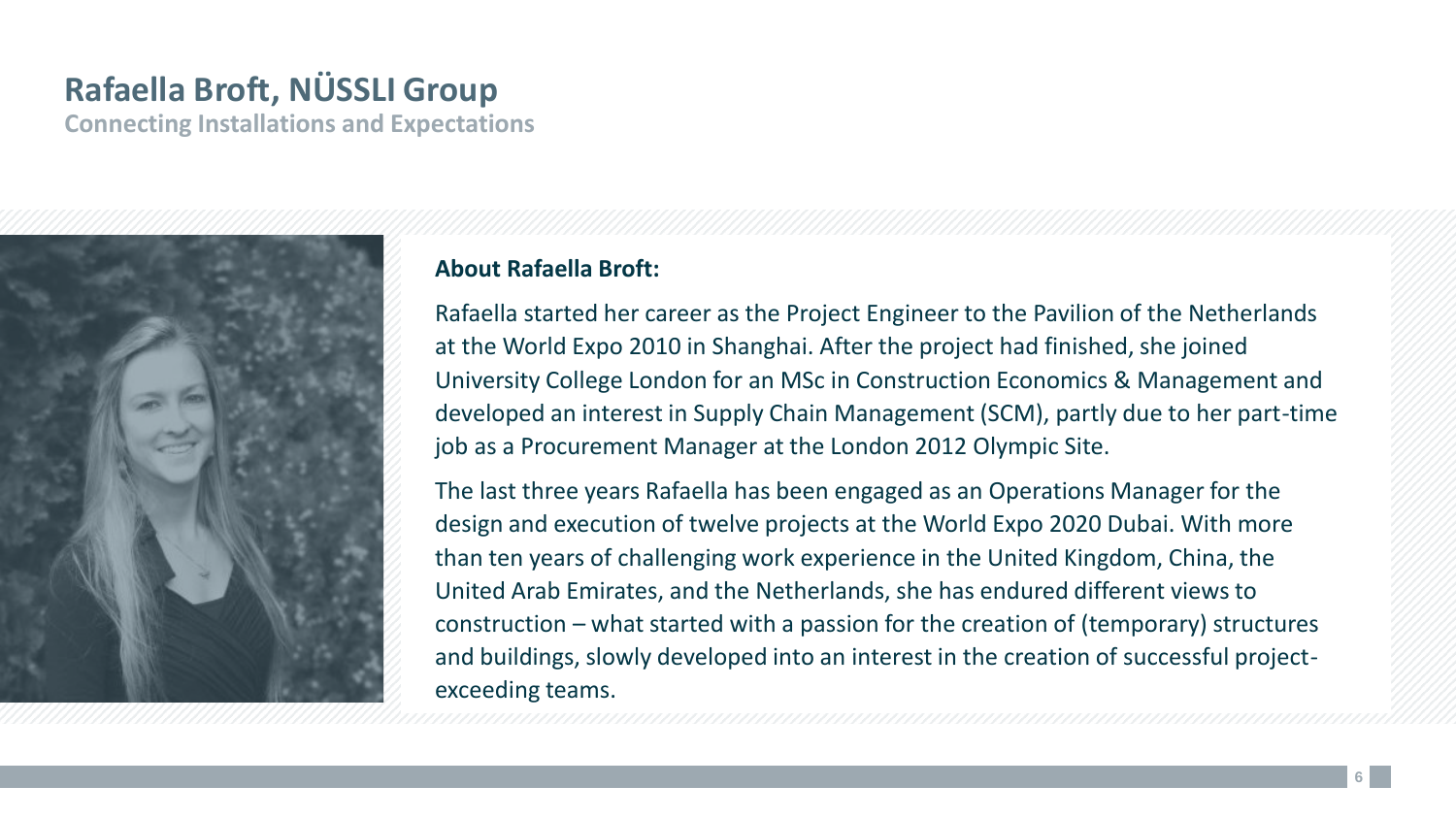### **Mike Junghanns, seele GmbH**

**East End Gateway New York: Realisation of an Anticlastic Cable Net Façade with Monitoring System**



#### **Abstract:**

Approximately 650.000 people use the junction at the famous Madison Square Garden every day and thus make Penn Station one of the most important train stations in New York. seele realized the complex cable façade of the new main entrance according to plans by AECOM/SOM.

An A-shaped steel frame combined with a cable façade and double-curved glass laminates creates a 277sqm and 12m high canopy. To realize an inclination of 45 degrees and achieve the required geometry and pre-tension in the cable net, the steel structure for the anticlastic cable façade was manufactured with a pre-camber. The installation as well as the successive monitoring of the cable structure demanded a continuous cable force measurement. In close cooperation with the research project DigitalTWIN seele realized a cloud-based continuous monitoring system taking into account the cable forces as well as the environmental boundary conditions on site.